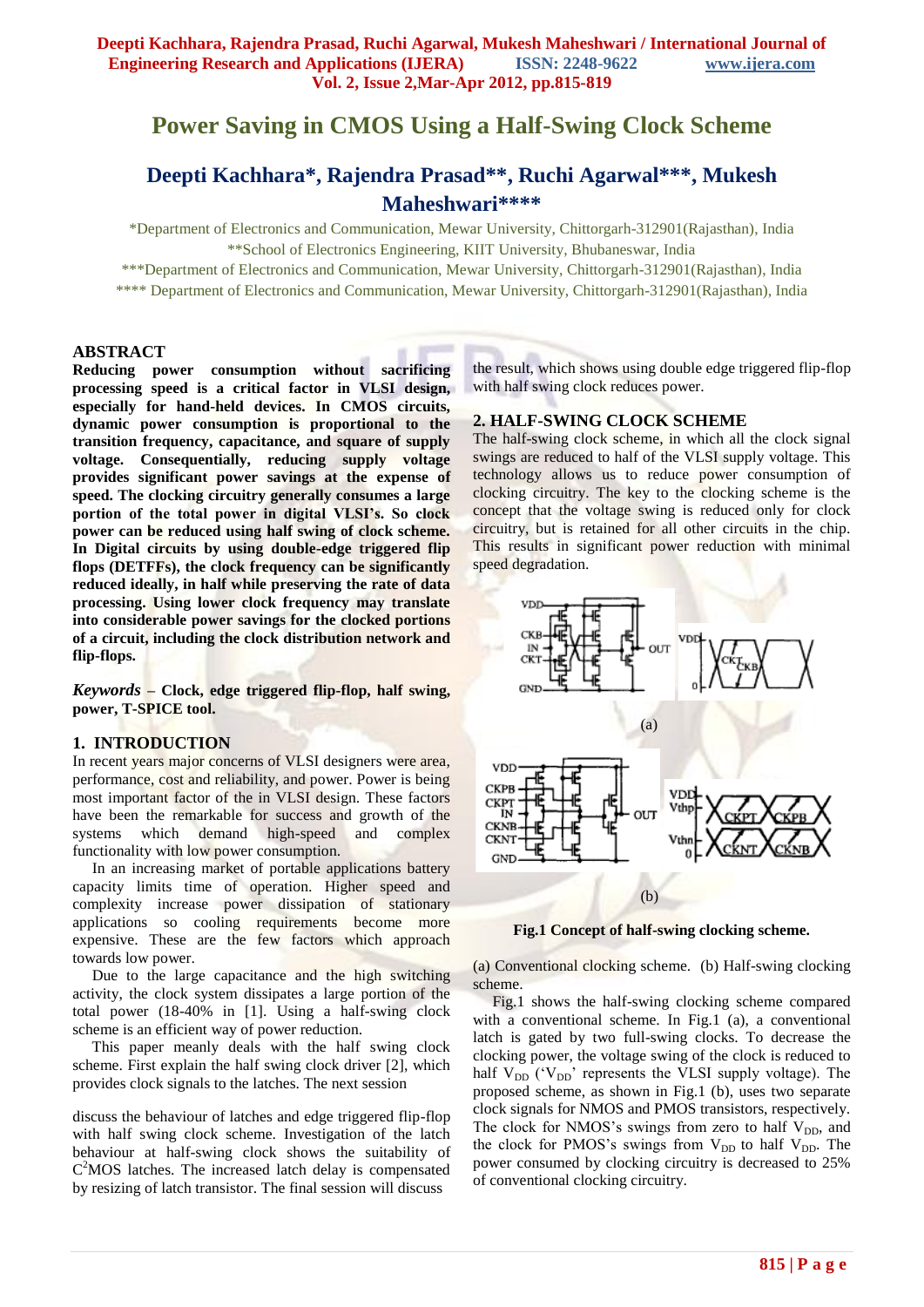## **Deepti Kachhara, Rajendra Prasad, Ruchi Agarwal, Mukesh Maheshwari / International Journal of Engineering Research and Applications (IJERA) ISSN: 2248-9622 www.ijera.com Vol. 2, Issue 2,Mar-Apr 2012, pp.815-819**

 In latch based design, non overlapping two phase clock system is used.  $C^2MOS$  latches and transmission–gates (TMG) require two pairs of complementary clock phases  $\Phi_{1,f}/\overline{\Phi}_{1,f}$  and  $\Phi_{2,f}/\overline{\Phi}_{2,f}$ .  $\Phi_{1,f}$  and  $\Phi_{2,f}$  controls the NMOS gates, whereas  $\overline{\Phi}_{1,f}$  and  $\overline{\Phi}_{2,f}$  are connected to PMOS gates. Fig. 2 shows the two complementary full swing phases and a C<sup>2</sup>MOS latch.



**Fig. 2 Complementary full swing clocking.**





As there is four phases of clock and the energy consumption per clock period is determined by two fullswing transitions. Thus two discharging edges does not require any charge from voltage source and two rising edges of clock require charge from voltage source. The power consumed by the clock is given by:

$$
P_{\text{clk},f} = C_{\text{clk},f} \cdot V_{\text{dd}}^2 \cdot f_{\text{clk}} \tag{1}
$$

Where  $C_{\text{clk},f}$  is the total capacitance of the four clock phases,  $V_{dd}$  is power supply voltage and  $f_{clk}$  is the switching frequency of clock. Fig.3 shows two complementary phases  $\Phi_h$  /  $\overline{\Phi}_h$  of half swing clocking scheme. In the low to high transition (LH) of  $\Phi_h$  can be obtained by connecting it to  $\bar{\Phi}_h$ [5], which does not require any charge from the voltage source. The energy dissipating by  $\overline{\Phi}_{h}$  is used by  $\Phi_{h}$ . So shorting these two complementary phases no energy requires from voltage source. The only energy consuming state is low to high transition of  $\overline{\Phi}_{h}$ . Thus a power reduction to 25% with respect to (1) can be achieved:

$$
P_{\text{clk},h} = \frac{1}{4} C_{\text{clk},h} \cdot V_{\text{dd}}^2 \cdot f_{\text{clk}}
$$
 (2)

Half swing clock drivers are suggested in [2] and [5] is shown in fig. 2.6.



**Fig.4 Half-swing clock driver**

 This clock driver generated the half swing clock and half  $V_{dd}$  voltage. When voltage at phase of full swing clock  $V_{\phi f}$ = 0, transistor MPeq and MNeq are off,  $\Phi_h$  and  $\overline{\Phi}_h$  are discharge by MNdis and MPdis to  $V_{ss} = 0$  and  $V_{dd}$ respectively. When  $V_{\Phi f} = V_{dd}$ , these MNdis and MPdis are off and MPeq and MNeq are short circuit  $\Phi_h$  and  $\overline{\Phi}_h$ , which met at potential  $V_{eq}$ :

$$
V_{eq} = \frac{c_{\bar{\phi}h}}{c_{\phi,h} + c_{\bar{\phi}h}} V_{dd}
$$
 (3)

With  $C_{\overline{\Phi}h} = C_{\Phi,h}$ ,  $V_{eq}$  become equal to  $V_{dd}/2$ .

#### **2.1 BEHAVIOUR OF LATCH WITH HALF-SWING CLOCK**

Reduced clock voltage swing leads to reduced drain current causes longer latch delay. Resizing (increasing) channel width of latch transistors is necessary. The resizing- factor (RF) of the transistors is determined by the timing of the logic path following the latch. The output edge has to be restored only if there is long path with critical timing. With only shorter paths at the latch output, a longer latch delay may be permitted and RF can be smaller with two consecutive latches, resizing of the first is not necessary.

Depending on the timing when a transition occurs at a latch input, the clock-to–output delay or the input-to-output delay has to be considered. In order to avoid RF becoming too large, a 0.1ns latch delay is tolerated at half swing clock. The use transmission gate produces a kink at the output edge hence not suitable for half swing clock.

#### **3. EDGE TRIGGERED FLIP FLOP**

In a synchronous system, operations and data sequences take place with a fixed and predetermined time relationship. The timing of computations is controlled by flip-flops and latches together with a global clock. Flip-flops and latches are clocked storage elements, which store values applied to their inputs. They are classed according to their behavior during the clock phases. A flip-flop is edge triggered if it captures its input and propagates it to the output at a clock edge (rising or falling), while keeps the output constant at any other time. The design of these clocked storage elements are highly depended on the clocking strategy and circuit topology.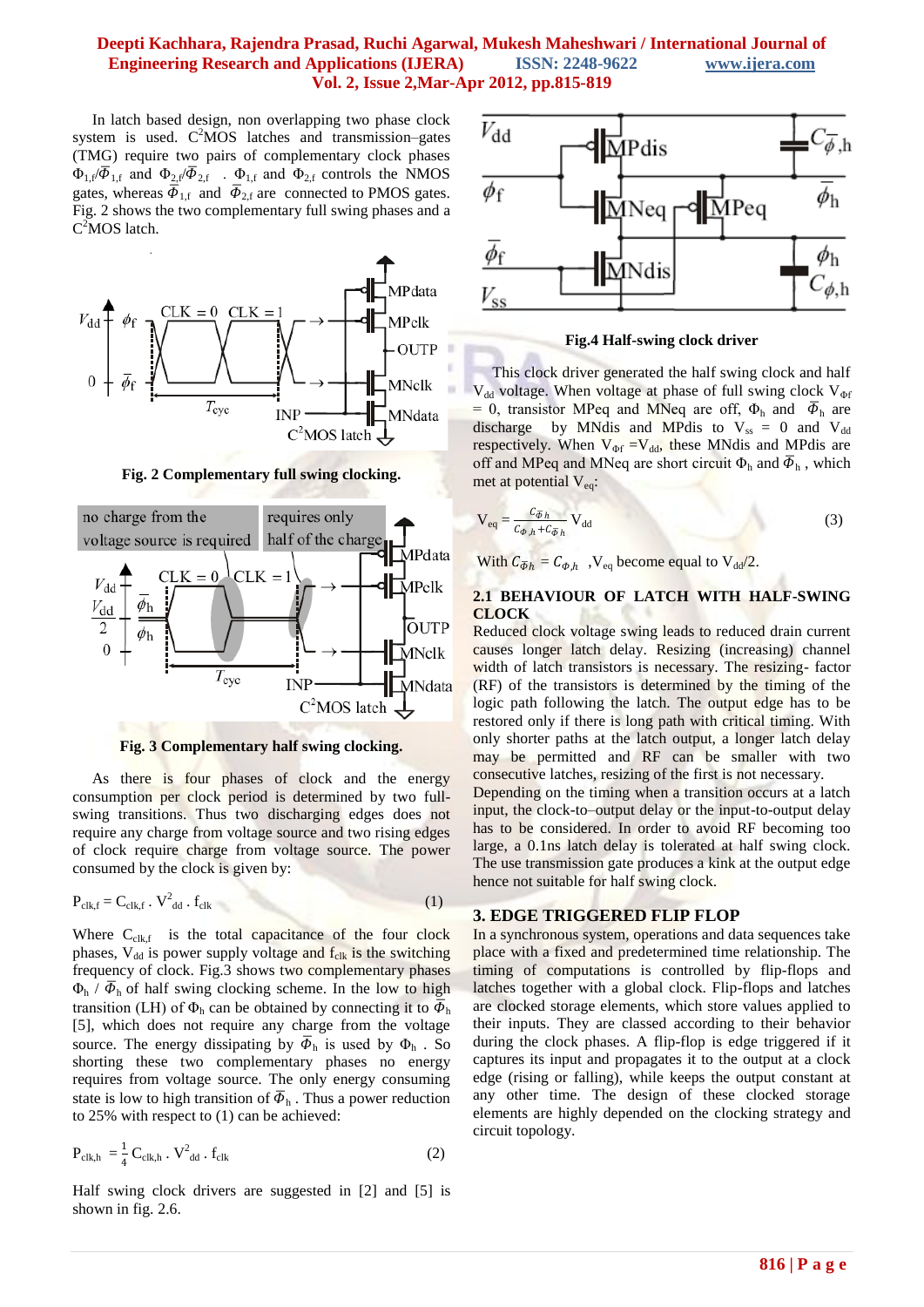### **3.1 SINGLE AND DOUBLE EDGE TRIGGERED FLIP FLOP**

Both double-edges triggered (DET) and single-edge triggered (SET) flip-flops are edge-sensitive devices, that is, data storage in these flip-flops occurs at specific edges of the clock signal. During each clock period, single edge triggered flip-flops are triggered by and store data at only one—either the *rising* or the *falling—*edge of the clock signal. Double-edge triggered flip-flops sample the input data at both the rising and the falling edges of the clock signal during each period of the clock signal.



**Fig.5 Single-edge triggered (SET) flip-flops**

A classical double-edge triggered flip-flop in CMOS technology can be implemented as shown in Fig. 6. In this design, two opposite polarity level-sensitive latches are used. Specifically,  $D_1$  and  $D_2$  are a positive level sensitive and a negative level-sensitive latch, respectively, and, the block labeled *M*1 is a multiplexer described by the equation:

$$
y = d_0 \bar{s} + d_1 S \tag{4}
$$



**Fig. 6 Double edge triggered (DET) flip-flops**

The fig.7 shown design of Single edge triggered flip-flop (SETFF) and double edge triggered flip-flop (DETFF) with transmission gate latch [7]. Since the clock signal of the DETFF is running at half the frequency, there is also a power saving in the clock distribution network outside the flip flops relative to SETF. As the transmission gate latch output with half swing is kink so this DETFF is implemented with  $C^2MOS$  latch.





**Fig.7 The Design of CMOS flip flop (a) Single edge triggered flip flop (b) Double edge triggered flip flop**

## **4. SIMULATION RESULTS**

For this Technology used in it is 180nm and simulated with TSPICE in Tanner EDA Tool. Simulation of half-swing clock driver shown in fig.8, the upper waveform of halfswing clock used for PMOS and lower waveform is used for NMOS. The resizing of transistor is randomly changed to achieve this half swing clock. The width of PMOS is 9µm and MNeq is 2µm and MNdis is 5µm. The value of capacitance  $C_{\overline{\Phi}h} = 1pF$  and  $C_{\Phi,h} = 0.7pF$ .



**Fig.9 Simulation result for C<sup>2</sup>MOS latch for half-swing clock**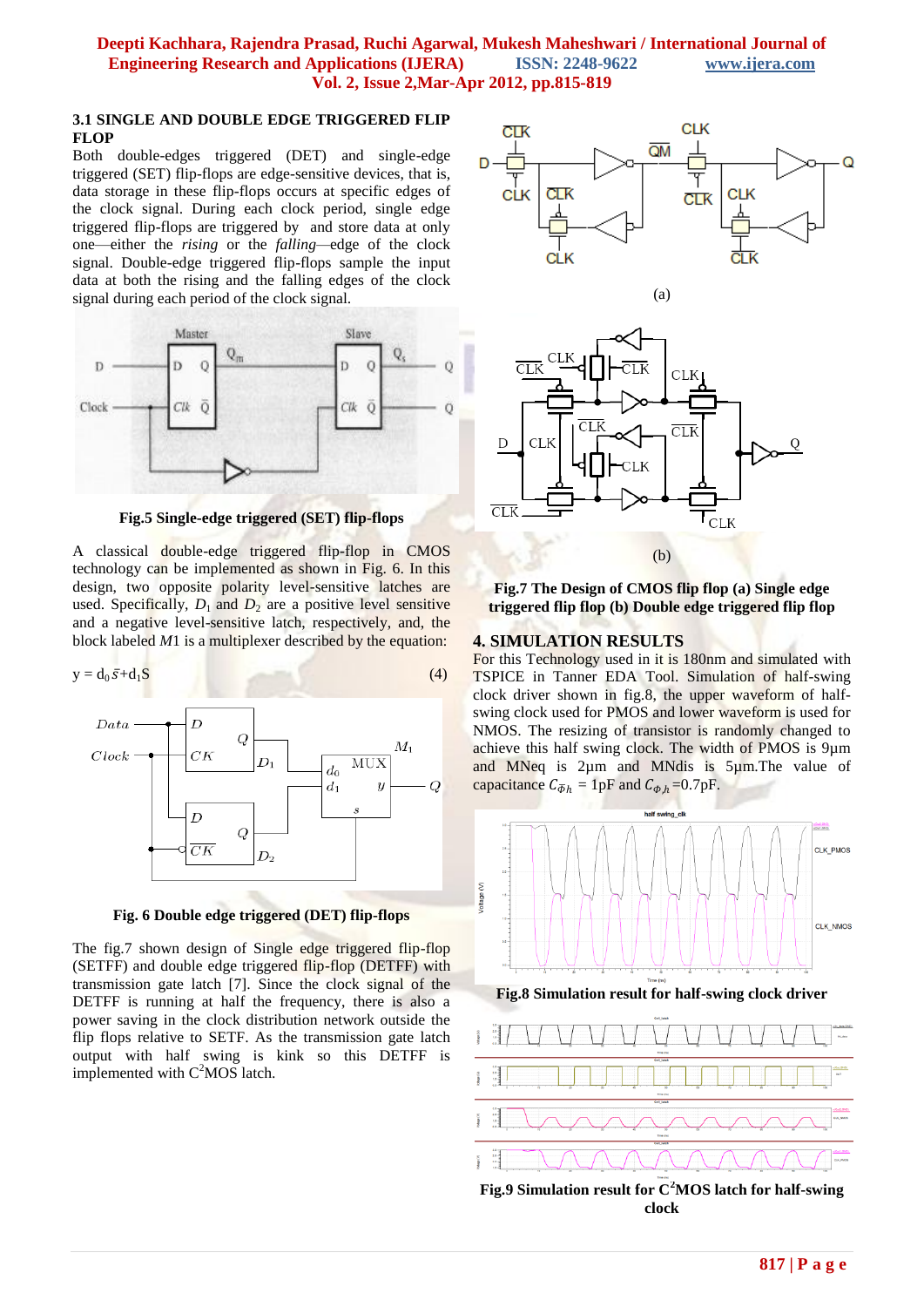## **Deepti Kachhara, Rajendra Prasad, Ruchi Agarwal, Mukesh Maheshwari / International Journal of Engineering Research and Applications (IJERA) ISSN: 2248-9622 www.ijera.com Vol. 2, Issue 2,Mar-Apr 2012, pp.815-819**

C <sup>2</sup>MOS latch waveform is shown in fig.9.The resizing of latch transistor is necessary to restore the shape and timing of output edge. The delay observed for input to output for low to high transition is  $T_{PLH} = 603.17 \text{ps}$ , and high to low transition  $T_{\text{PHL}} = 18.85 \text{ps}$ , which is very low.



**Fig.10 Simulation result for Transmission gate latch for half-swing clock.**

 The transmission gate (TMG) latch behavior with half swing clock is shown in fig.10. The output of TMG latch is kink in the output edge (can be minimized by fast input transitions). So transmission gate latch is less suitable with half swing clocking scheme.



**Fig. 11 Simulation of single edge triggered flip-flop using transmission latch with half swing clock**

 The waveform shown in fig.11 is SET using transmission gate latch for half swing clock .As output waveform is not accurate so as previously say that the transmission gate latch is not suitable for half swing clocking scheme.



**Fig.12 Simulation of single edge triggered flip flop using C <sup>2</sup>MOS latch with half-swing clock**

The fig.12 shown output waveform for SET Flip Flop using  $C<sup>2</sup> MOS$  latch. The width of all transistors is equal to  $2.5 \mu m$ . The waveform of DET flip flop with  $C^2MOS$  latch using half swing clock is shown in fig.13 the width of transistor is also 2.5µm.



**Fig.13 Simulation result for double edge triggered flipflop using C<sup>2</sup>MOS latch with half swing clock**

The power and delay calculated for single edge triggered and double edge triggered flip-flop with half-swing clock scheme is compared in and show that the power is reduced about 50% when double edge trigged flip-flop is used with half swing clock. The power is calculated using T-SPICE in Tanner EDA software.

| Table.1 Comparison between edge triggered flip-flop for<br>half-swing clock |              |       |                        |                      |
|-----------------------------------------------------------------------------|--------------|-------|------------------------|----------------------|
|                                                                             | Flip         | Clock | Power(watt)            | in<br>$Delay$ (rise) |
|                                                                             | Flop         | swing |                        | sec.                 |
|                                                                             | <b>DETFF</b> | Half  | $1.00694\times10^{-3}$ | 674.07p              |

 $1.964\times10^{-3}$ 

840.96p

## **5. CONCLUSION**

SETFF Half

swing

swing

The proposed design is an attempt to design a low power, half-swing clock double edge triggered flip-flop. Clock and clock circuitry generally consume more power, so Halfswing clock system reduces clock power.

Clocked  $C^2MOS$  latches suitable for half-swing clock. But Transmission-gates latch output is kinked with half swing clock.

Double edge triggered flip flop using half swing clock results in power reduction. Double edge triggered flip flop responds to both clock edges, the clock frequency can be halved to achieve the same computation throughput compared to single edge triggered flip flop. This results in overall system power reduction because clock distribution is a major source of power consumption in a synchronous computation system. It has been shown that the usage of DETFFs in VLSI systems is beneficial in low power, low voltage applications and high speed applications.